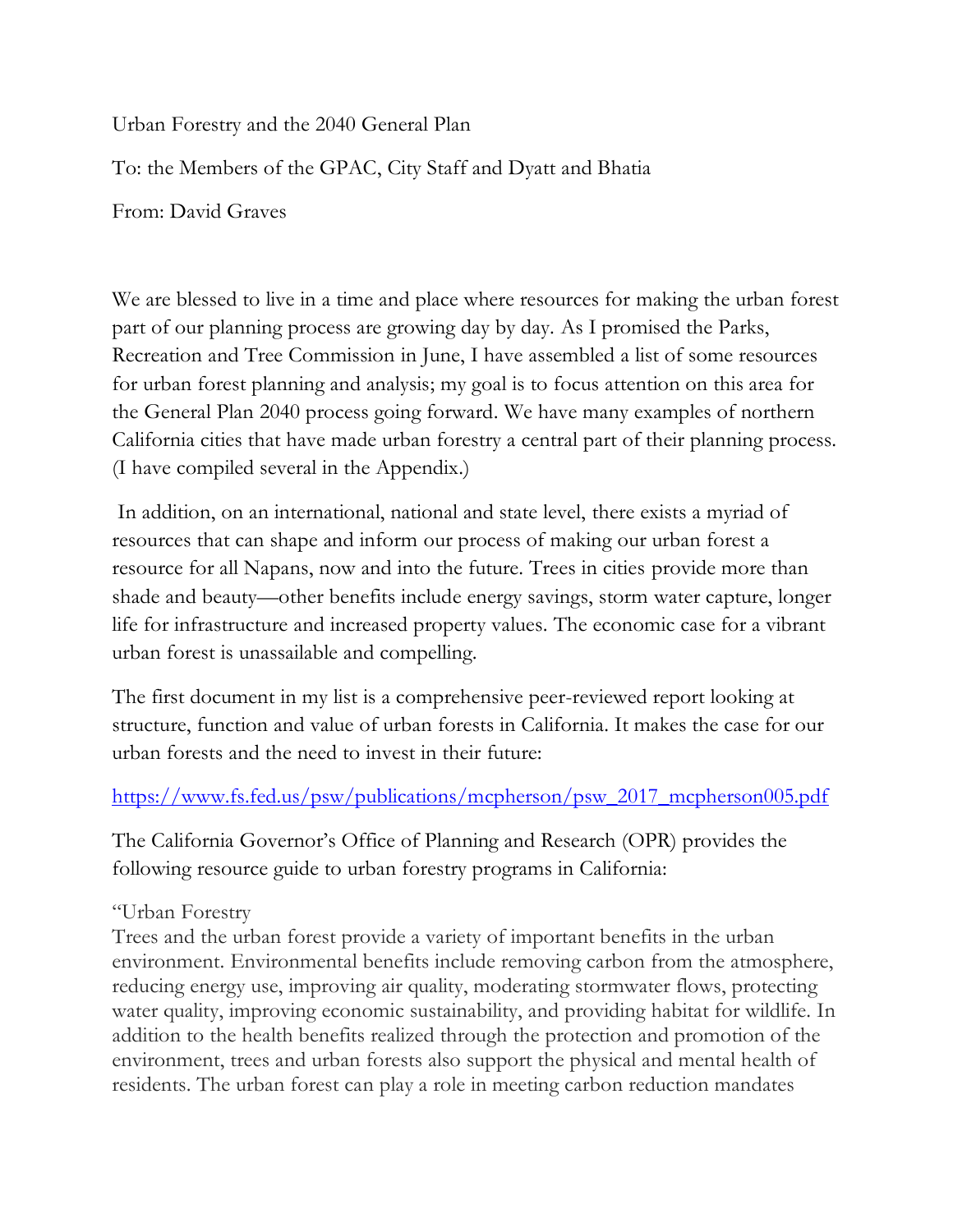required by the Global Warming Solutions Act of 2006. In short, trees can improve the environment, health, and quality of life in our urban environments where Californians live, work, and play.

In order to establish and maintain the stream of benefits potentially provided by an urban forest, a community's trees need to be well planned-for and managed over the long term. Unlike most other urban infrastructure, the value of the urban forest generally increases over time. Not only are trees and urban forests critical to the community's economic well-being and overall quality of life, but they are an important strategy for addressing chronic disease and obesity.

OPR provides the following information for local governments to plan for a healthy urban forest that optimizes the benefits urban forests can provide to the environment, public health, economy, and more.

Benefits Information

[US EPA Heat Island](http://www.epa.gov/hiri/mitigation/trees.htm) Mitigation Strategies: Trees and other plants help cool the environment, making vegetation a simple and effective way to reduce urban heat islands.

[US Forest Service Pacific Southwest Research Station:](http://www.fs.fed.us/psw/programs/uesd/uep/) Research organization highlighting the benefits of urban forests and their value to communities. Includes information about [cool parking lots,](http://sactree.com/assets/files/greenprint/toolkit/b/CoolParkingLots.pdf) [stormwater](http://sactree.com/assets/files/greenprint/toolkit/b/CUFRJuly02NewsletterStormDrainageReductions.pdf)  [management,](http://sactree.com/assets/files/greenprint/toolkit/b/CUFRJuly02NewsletterStormDrainageReductions.pdf) and more.

[US Forest Service Urban Forests and Climate Change:](http://www.fs.fed.us/ccrc/topics/urban-forests/) Urban forests have a role to play in reducing levels of carbon dioxide and other greenhouse gases in the atmosphere.

[University of Illinois, Landscape and Human Health Laboratory:](http://lhhl.illinois.edu/index.htm) The Landscape and Human Health Laboratory (LHHL) is a multidisciplinary research laboratory dedicated to studying the connection between greenery and human health.

[University of Washington, Green Cities:](http://depts.washington.edu/hhwb/) Research related to how metropolitan nature - including trees, parks, gardens, and natural areas enhance quality of life in cities and towns. The experience of nature improves human health and well-being in many ways.

## Urban Forestry Organizations

[California ReLeaf:](http://www.californiareleaf.org/) California ReLeaf works statewide to promote alliances among community-based groups, individuals, and encouraging each to contribute to the livability of our cities and the protection of our environment by planting and caring for trees.

[California Urban Forests Council:](http://www.caufc.org/) The CA Urban Forests Council coordinates educational [workshops,](http://www.caufc.org/Workshops) hosts an [annual conference,](http://www.caufc.org/Annual%20Conference) runs a [certified urban forestry program,](http://www.caufc.org/California%20Certified%20Urban%20Forester%20Program) supports [seven regional councils,](http://www.caufc.org/Regional%20Councils) and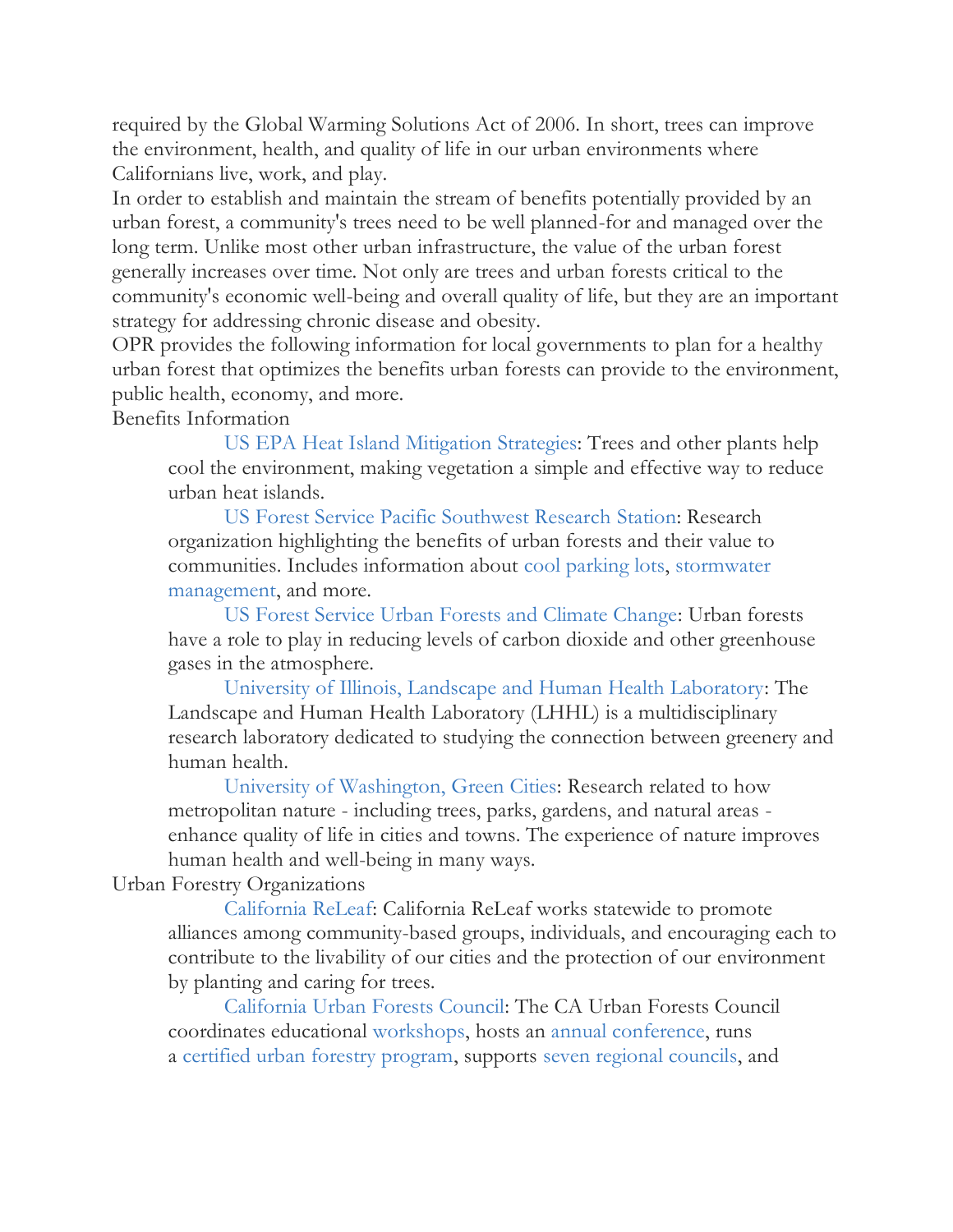manages the [Invest From the Ground Up](http://investfromthegroundup.org/) offsite link programs related to urban forestry and urban greening.

[Cal Poly Urban Forestry Ecosystems Institute:](http://ufei.org/) The Urban Forest Ecosystems Institute addresses the increasing need for improved management of the urban forests in California.

[Arbor Day Foundation:](http://www.arborday.org/) The Foundation is the largest nonprofit membership organization dedicated to planting trees.

[International Society of Arboriculture:](http://www.isa-arbor.com/) Through research, technology, and education, the ISA promotes the professional practice of arboriculture and fosters a greater worldwide awareness of the benefits of trees. Includes a [Western Chapter.](http://www.wcisa.net/)

[Society of Municipal Arborists:](http://www.urban-forestry.com/) SMA is an organization of municipal arborists and urban foresters, and consultants, commercial firms and citizens who actively practice or support some facet of municipal forestry.

Resources: Programs and Grants

State and Federal Resources

[CAL FIRE Urban Forestry Program, Regional Staff, and Grants:](http://www.fire.ca.gov/resource_mgt/resource_mgt_urbanforestry.php) Under the authority of the [California Urban Forestry Act of 1978,](http://www.fire.ca.gov/resource_mgt/downloads/UrbanForestry_ACT_2010.pdf) the Urban & Community Forestry Program works to expand and improve the management of trees and related vegetation in communities throughout California.

[Strategic Growth Council Urban Greening Grants:](http://sgc.ca.gov/programs/prop84/ugg.html) These grants fund public jurisdictions (including council of governments, countywide authority, a metropolitan planning organization, local government, nonprofit organization, special district, or joint powers authorities) and nonprofit entities in developing a master urban greening plan that will ultimately result in projects to help the State meet its environmental goals and the creation of healthy communities.

[USDA Forest Service Urban and Community Forestry:](http://www.fs.fed.us/ucf/) The Forest Service supports projects and research related to a diverse array of urban and community forestry issues.

Resources for Local Governments

[CA Urban Forests Council Management Plan Toolkit:](http://ufmptoolkit.com/index.htm) The Toolkit website can be used by anyone managing a large population of trees in or near urban areas. The website is intended to help urban forest managers develop management plans that are appropriate for their urban forests.

[ISA Tree Ordinance Guidelines:](http://www.isa-arbor.com/education/onlineResources/treeOrdinanceGuidelines.aspx) Tree ordinances are among the tools used by communities striving to attain a healthy, vigorous, and well-managed community forest."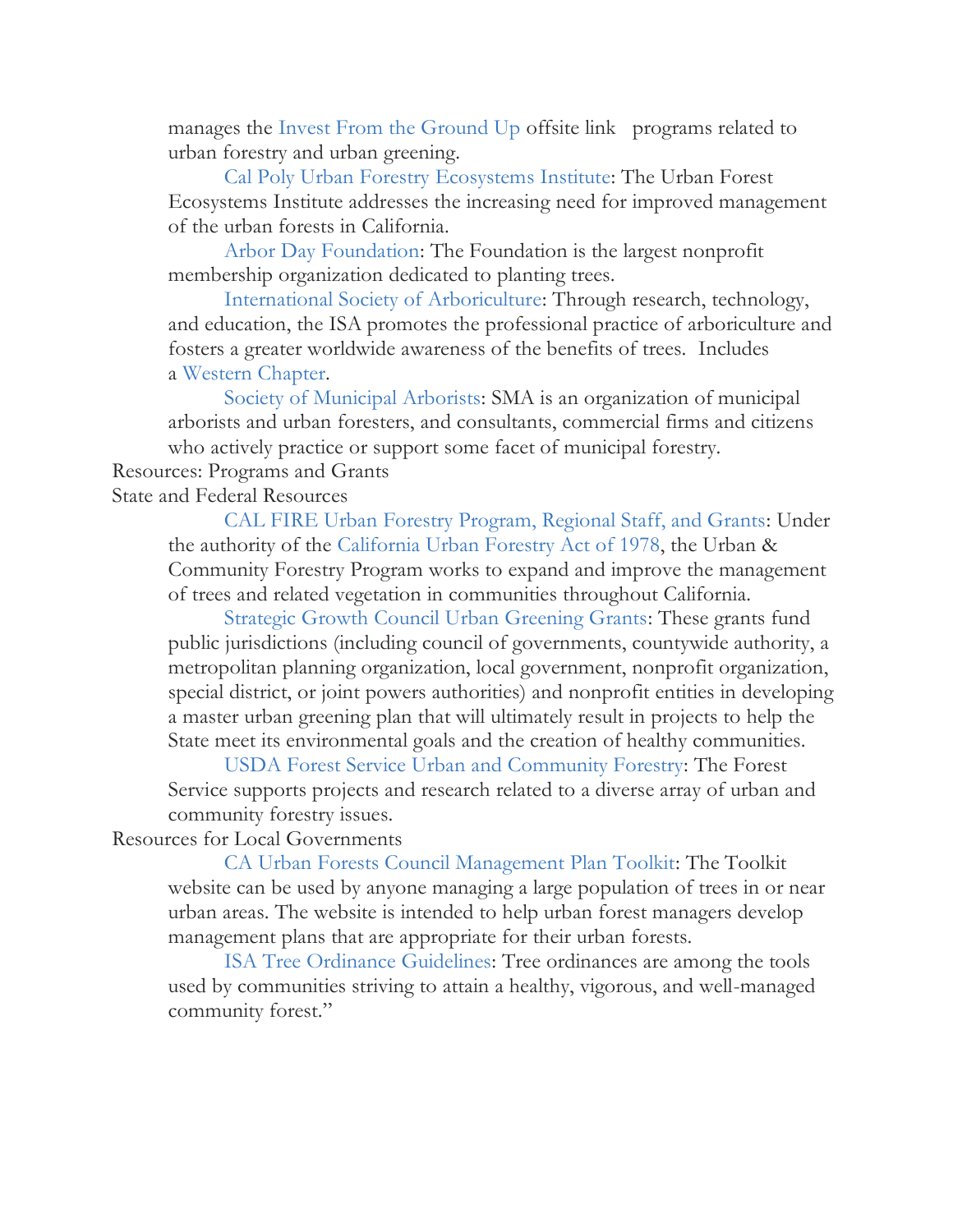The USDA established a National Urban ad Community Forest Advisory Council with the passage of the 1990 Farm Bill. The latest plan issued by the Council covers the period 2016-2026 : https://urbanforestplan.org/engage/. Here is another one from the UN's Food and Agriculture Organization: [http://www.fao.org/sustainable](http://www.fao.org/sustainable-forest-management/toolbox/tools/tool-detail/en/c/284846/)[forest-management/toolbox/tools/tool-detail/en/c/284846/](http://www.fao.org/sustainable-forest-management/toolbox/tools/tool-detail/en/c/284846/)

As described above, the USDA Forest Service has a very comprehensive program to support urban forests; our regional resource is the Pacific Southwest Research Station, in Albany and Davis.

Urban Tree Canopy analysis is a necessary first step in managing our urban forest. Here is an example in action in San Jose, CA: <http://www.sanjoseca.gov/DocumentCenter/View/23211>

California's carbon cap-and-trade program can provide monetary support for urban forestry, as described here by Dr. Greg McPherson of the USFS Southwest Research Station:

[https://www.fs.fed.us/psw/publications/mcpherson/psw\\_2014\\_mcpherson004\\_gra](https://www.fs.fed.us/psw/publications/mcpherson/psw_2014_mcpherson004_gray.pdf) [y.pdf](https://www.fs.fed.us/psw/publications/mcpherson/psw_2014_mcpherson004_gray.pdf)

Here is the Air Resources Board's page on Urban Forestry and GHG goals:

<https://fundingwizard.arb.ca.gov/grants/13660>

Citizen engagement in supporting and advocating for urban forests is central to a successful tree program. Establishing an urban forest database can and should enlist citizens in neighborhood data collection via one of many software tools. Here is a description of the aptly-named i-Tree:

[https://www.itreetools.org](https://www.itreetools.org/)

**In conclusion, the time to act on our urban forest is now, when tree policy can be an organic part of General Plan 2040. Our collective stewardship can make an immense difference to ourselves and to those who will inherit this City. All that is needed is a commitment to act. The knowledge and resources are there for us to use wisely.**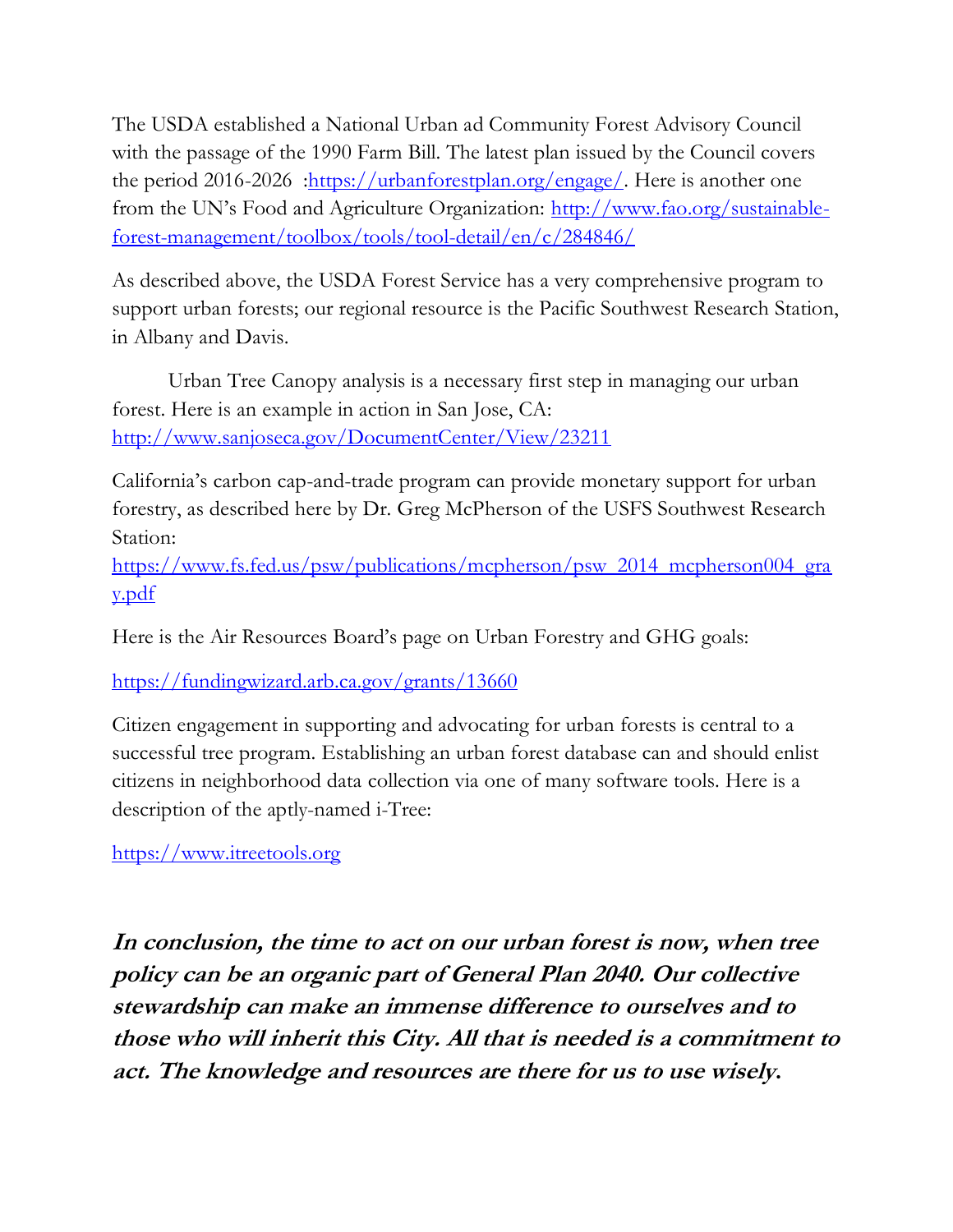Appendix: Examples of Urban Forestry Plans of California Cities and several NGO's advocating and working for urban forests:

Palo Alto's policy and Master Plan:

<https://www.cityofpaloalto.org/gov/depts/pwd/trees/ufmp.asp>

https://www.cityofpaloalto.org/civicax/filebank/documents/36187

Palo Alto's Tree Advocacy NGO:

[https://canopy.org/tree-info/trees-in-palo-alto/o:](https://canopy.org/tree-info/trees-in-palo-alto/o)

A Perspective on Green Infrastructure in Palo Alto:

[http://www.deeproot.com/blog/blog-entries/perspectives-on-land-use](http://www.deeproot.com/blog/blog-entries/perspectives-on-land-use-development-trends-and-green-infrastructureinterview-with-a-planning-department-arborist-in-palo-alto)[development-trends-and-green-infrastructureinterview-with-a-planning-department](http://www.deeproot.com/blog/blog-entries/perspectives-on-land-use-development-trends-and-green-infrastructureinterview-with-a-planning-department-arborist-in-palo-alto)[arborist-in-palo-alto](http://www.deeproot.com/blog/blog-entries/perspectives-on-land-use-development-trends-and-green-infrastructureinterview-with-a-planning-department-arborist-in-palo-alto)

Sacramento's policy and Master Plan:

[https://www.cityofsacramento.org/Public-Works/Maintenance-](https://www.cityofsacramento.org/Public-Works/Maintenance-Services/Trees/About-Urban-Forestry)[Services/Trees/About-Urban-Forestry](https://www.cityofsacramento.org/Public-Works/Maintenance-Services/Trees/About-Urban-Forestry)

[https://www.cityofsacramento.org/Public-Works/Maintenance-](https://www.cityofsacramento.org/Public-Works/Maintenance-Services/Trees/About-Urban-Forestry/Urban-Forest-Master-Plan)[Services/Trees/About-Urban-Forestry/Urban-Forest-Master-Plan](https://www.cityofsacramento.org/Public-Works/Maintenance-Services/Trees/About-Urban-Forestry/Urban-Forest-Master-Plan)

Sacramento's Urban Forest NGO:

https://www.sactree.com/pages/380

City of Albany Climate Action Plan (III-46-48 lay out urban forestry goals)

<https://www.albanyca.org/home/showdocument?id=11490>

City of Davis—recipient of a CalFire grant for \$514,000 for tree planting and urban forest planning:

<https://cityofdavis.org/Home/Components/News/News/5563/>

Davis Urban Forest NGO:

[http://www.treedavis.org](http://www.treedavis.org/)